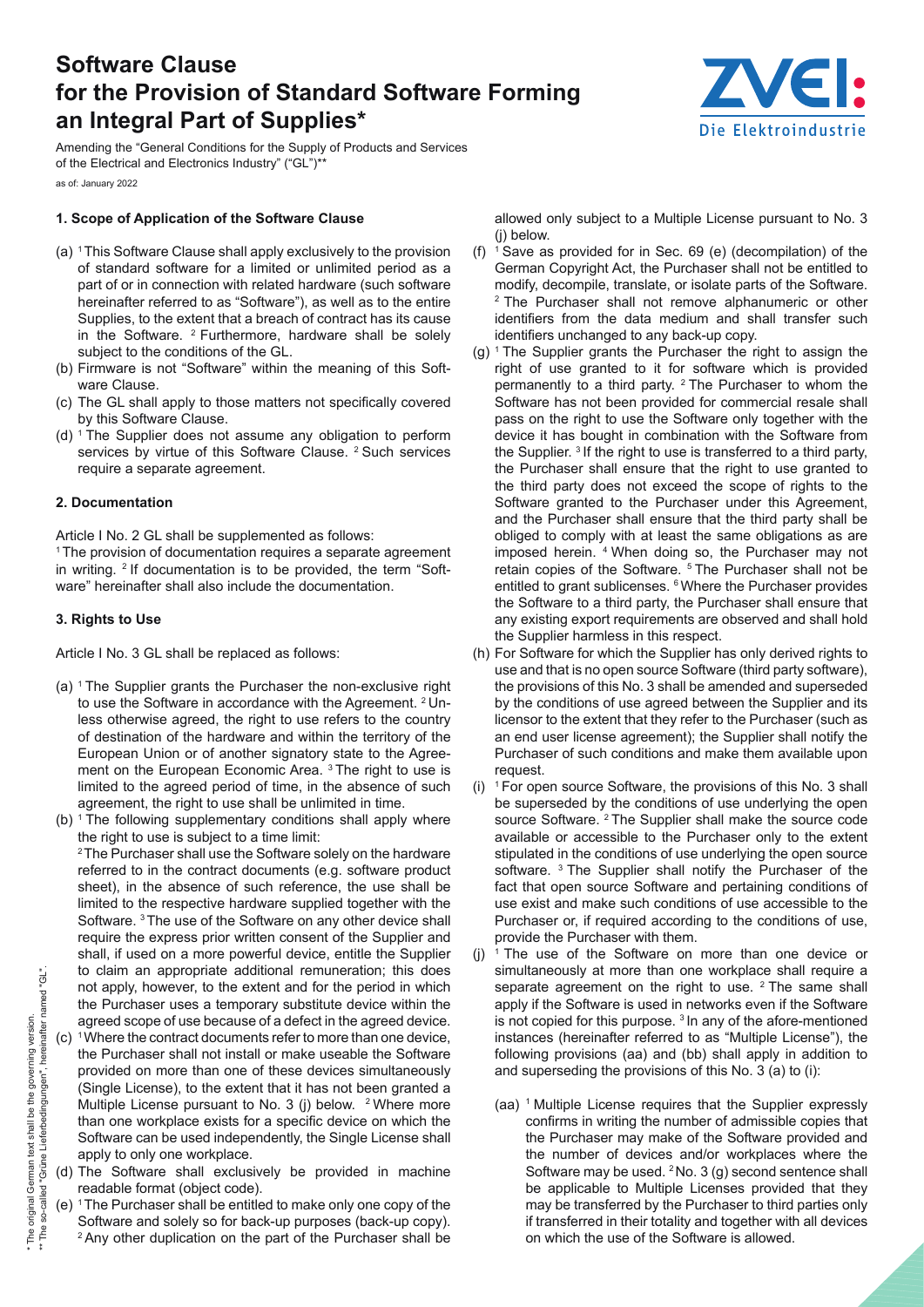(bb) 1 The Purchaser shall observe the duplication rules provided by the Supplier together with the Multiple License. 2 The Purchaser shall keep records on the whereabouts of all copies made and submit them to the Supplier upon request.

#### **4. Transfer of Risk**

Article V GL shall be amended as follows:

If the Software is provided via electronic communication media (e.g. via the internet) the risk shall pass when the Software leaves the sphere of influence of the Supplier (e.g. when making a download).

#### **5. Additional Obligations to Co-operate on the Part of the Purchaser and Liability**

Article VI GL shall be supplemented as follows:

<sup>1</sup> The Purchaser shall take all required and reasonable measures to prevent or limit damage attributable to the Software. 2 In particular, the Purchaser shall make regular back-up copies of the programs and data. 3 To the extent the Purchaser negligently breaches this obligation, the Supplier shall not be liable for any consequences arising therefrom; this shall apply in particular to the replacement of lost or damaged data or programs. 4 The above provision does not imply a change in the burden of proof.

### **6. Defects as to Quality ("the Defects")**

- (1) In the case of Software provided permanently, Article VIII GL shall be replaced by the following:
	- (a) 1 Contractual claims based on Defects of the Software are subject to a limitation period of 12 months from the start of the statutory statute of limitations. <sup>2</sup> The statutory limitation period shall apply to claims for damages based on intent and gross negligence and in the case of culpable injury to life, body or health. 3 Insofar as longer periods are prescribed by law according to Sec. 438 para. 1 No. 2 (buildings and things used for a building), and Sec. 634a para. 1 No. 2 (defects of a building) German Civil Code ("BGB") and in the case of intent, the fraudulently conceals the Defect or non-compliance with guaranteed characteristics ("Beschaffenheitsgarantie") the longer statutory periods shall apply. <sup>4</sup> Claims for the reimbursement of expenses on the part of the Purchaser in accordance with Sec. 445a BGB (entrepreneur's right of recourse) shall be subject to a limitation period of 12 months from the start of the statutory statute of limitations, provided the last contract in the supply chain is not a sale of consumer goods. <sup>5</sup> The legal provisions regarding suspension of the statute of limitations ("Ablaufhemmung", "Hemmung") and recommencement of limitation periods shall remain unaffected.
	- (b)  $1$  The suspension of the statute of limitations according to Sec. 445b para. 2 BGB (limitation of right of recourse) shall in any case end no later than 5 years after the date on which the Supplier delivered the concerned item to the seller. 2 This shall not apply if the last contract in the supply chain is a sale of consumer goods or in cases that are according to Sentence 3 (a) above.
	- (c) 1 Software is considered to be defective only if the Purchaser can prove that there are reproducible deviations from the specifications. 2 A Defect shall not be deemed to exist if it does not occur in the latest version supplied to the Purchaser, and the Purchaser can be reasonably expected to use it. 3 The Sentence above shall not apply if the last contract in the supply chain is a sale of consumer goods.
- (d) 1 Notifications of Defect by the Purchaser shall be given in written form without undue delay. 2 Defects and the relevant data processing environment shall be described as precisely as possible therein.
- (e) Claims based on Defects do not exist in the case of any of the following:
	- insignificant deviations from the agreed characteristics;
	- only minor impairment of usability;
	- damage from faulty or negligent handling;
	- damage from particular external influences not assumed under the contract;
	- modifications or amendments made by the Purchaser or third parties, and any consequences resulting therefrom; or
	- incompatibility of the Software provided with the data processing environment of the Purchaser.
- (f)  $1$  In the case of defective Software, the Supplier shall be first given the opportunity to repair or replace the Software ("Nacherfüllung") within a reasonable period of time. 2 The Supplier shall be entitled to choose between repair and replacement.
- (g) Unless the Supplier chooses otherwise, the Supplier will correct the Defect in the Software as follows:
	- (aa) <sup>1</sup> The Supplier will provide a replacement by way of an update or an upgrade of the Software if available to the Supplier or obtainable with reasonable efforts by the Supplier. <sup>2</sup> If the Purchaser has been granted a Multiple License, it may make a corresponding number of copies of the update, or, as the case may be, upgrade.
	- (bb) Until an update, or, as the case may be, upgrade is provided, the Supplier will make available to the Purchaser an interim solution bypassing the Defect, provided that this does not result in unreasonable expenditures and that the Purchaser would otherwise, due to the Defect, be unable to complete work that cannot be delayed.
	- (cc) If a data medium or documentation supplied proves to be defective, the Purchaser's right shall be limited to demanding that the Supplier replace it with a non-defective version.
	- (dd) <sup>1</sup> The Supplier shall have the right to choose whether it corrects the Defect at the location of the Purchaser or at its own location. <sup>2</sup> If the Supplier chooses to correct the Defect at the Purchaser's location, the Purchaser shall assure that the required hardware and software as well as the required operating conditions (including the required computing time) and qualified operating personnel are available. 3 The Purchaser shall submit to the Supplier the documents and information available to it and required for Defect correction.
	- (ee) The Purchaser shall enable the Supplier access for remote maintenance if so requested.
	- (ff) 1 The Purchaser shall have no claim with respect to expenses incurred in the course of supplementary performance, to the extent that expenses are increased because the subject matter of the Supplies has subsequently been brought to another location than the Purchaser's branch office, unless doing so complies with the normal use of the Supplies. <sup>2</sup> This applies accordingly to claims for the reimbursement of expenses on the part of the Purchaser in accordance with Sec. 445a BGB (entrepreneur's right of recourse), provided the last contract in the supply chain is not a sale of consumer goods.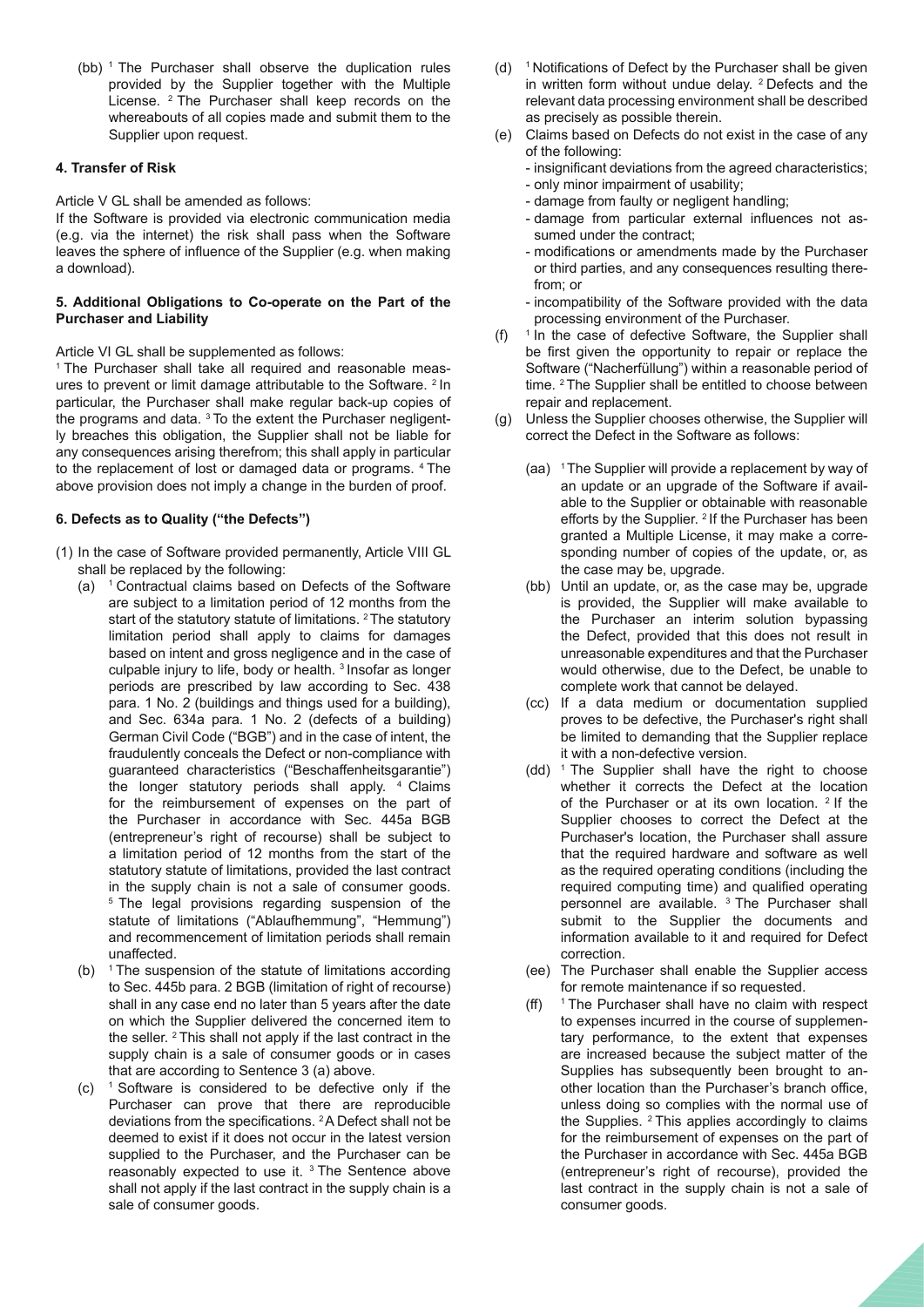- (gg) The Purchaser's right of recourse against the Supplier pursuant to Sec. 445a BGB (entrepreneur's right of recourse) is limited to cases where the Purchaser has not concluded an agreement with its customers exceeding the scope of the statutory provisions governing claims based on Defects.
- (h) If the Defect cannot be corrected, the Purchaser shall be entitled to rescind the contract or reduce the remuneration, irrespective of any claims for damages it may have according to Article XII GL.
- $(i)$  <sup>1</sup> In the case of claims for Defects, the Purchaser may withhold payments to an amount that is in a reasonable proportion to the Defect. 2 The Purchaser has no right to withhold payments to the extent that its claim of a Defect is time-barred. 3 Unjustified notifications shall entitle the Supplier to reimbursement of its expenses by the Purchaser.
- (i)  $1$  Claims for damages shall furthermore be subject to Article XII GL. 2 Any other claims of the Purchaser against the Supplier or its agents or any such claims exceeding the claims provided for in this No. 6, if based on a Defect, shall be excluded.
- (2) In the case of Software not provided permanently, Article VIII GL shall be replaced by the following:
	- (a)  $1$  Software is considered to be defective only if the Purchaser can prove that there are reproducible deviations from the specifications. 2 A Defect shall not be deemed to exist if it does not occur in the latest version supplied to the Purchaser, and the Purchaser can be reasonably expected to use it.
	- (b) 1 Notifications of Defect by the Purchaser shall be given in written form without undue delay. 2 Defects and the relevant data processing environment shall be described as precisely as possible therein.
	- (c) Claims based on Defects do not exist including but not limited in the case of any of the following:
		- insignificant deviations from the agreed characteristics;
		- only minor impairment of usability;
		- damage from faulty or negligent handling;
		- damage from particular external influences not assumed under the contract;
		- modifications or amendments made by the Purchaser or third parties, and any consequences resulting therefrom; or
		- incompatibility of the Software provided with the data processing environment of the Purchaser.
	- (d)  $1$  In the case of Defective Software, the Supplier shall be first given the opportunity to repair or replace the Software ("Nacherfüllung") within a reasonable period of time. 2 The Supplier shall be entitled to choose between repair and replacement.
	- (e) Unless the Supplier chooses otherwise, the Supplier will correct the Defect in the Software as follows:
		- (aa) <sup>1</sup> The Supplier will provide a replacement by way of an update or an upgrade of the Software if available to the Supplier or obtainable with reasonable efforts by the Supplier. <sup>2</sup> If the Purchaser has been granted a Multiple License, it may make a corresponding number of copies of the update, or, as the case may be, upgrade.
		- (bb) Until an update, or, as the case may be, upgrade is provided, the Supplier will make available to the Purchaser an interim solution bypassing the Defect, provided that this does not result in unreasonable expenditures and that the Purchaser would otherwise, due to the Defect, be unable to complete work that cannot be delayed.
- (cc) If a data medium or documentation supplied proves to be defective, the Purchaser's right shall be limited to demanding that the Supplier replace it with a non-defective version.
- $(dd)$  <sup>1</sup> The Supplier shall have the right to choose whether it corrects the Defect at the location of the Purchaser or at its own location. If the Supplier chooses to correct the Defect at the Purchaser's location, the Purchaser shall assure that the required hardware and software as well as the required operating conditions (including the required computing time) and qualified operating personnel are available. 2 The Purchaser shall submit to the Supplier the documents and information available to it and required for Defect correction.
- (ee) The Purchaser shall enable the Supplier access for remote maintenance if so requested.
- (f) If repair or replacement is unsuccessful, the Purchaser is entitled to terminate the contract without notice or reduce the remuneration, irrespective of any claims for damages it may have according to Article XII GL.
- $(q)$ <sup>1</sup> Furthermore, the provisions of Art. XII GL shall apply in respect of claims for damages. 2 Any other claims of the Purchaser against the Supplier or its agents or any such claims exceeding the claims provided for in this No. 6, if based on a Defect, shall be excluded.

#### **7. Industrial Property Rights And Copyright; Defects In Title**

Article IX GL shall be replaced by the following:

- (1) 1 Unless otherwise agreed, the Supplier shall provide the Supplies in the country of the place of delivery or within the territory of the European Union or of another signatory state to the Agreement on the European Economic Area without infringing any third-party industrial property rights and copyrights (hereinafter referred to as "IPR"). <sup>2</sup> If a third party asserts a justified claim against the Purchaser based on an infringement of an IPR by the Supplies made by the Supplier and used in conformity with the contract, the Supplier shall be liable to the Purchaser - in the case of Software provided for an unlimited time period within the contractual limitation period stipulated for Defects; in the case of temporarily provided Software within the statutory limitation period - as follows:
	- (a)  $1$  The Supplier shall choose whether to acquire, at its own expense, the right to use the IPR with respect to the Supplies concerned or whether to modify the Supplies such that they no longer infringe the IPR or replace them. If this would be impossible for the supplier under reasonable conditions, the Purchaser may rescind the contract or reduce the remuneration pursuant to the applicable statutory provisions.
	- (b) The Supplier's liability to pay damages is governed by Article XII GL.
	- $(c)$ <sup>1</sup> The above obligations of the Supplier shall apply only if the Purchaser (i) immediately notifies the Supplier of any such claim asserted by the third party in written form, (ii) does not concede the existence of an infringement and (iii) leaves any protective measures and settlement negotiations to the Supplier's discretion. 2 If the Purchaser stops using the Supplies in order to reduce the damage or for other good reason, it shall be obliged to point out to the third party that no acknowledgement of the alleged infringement may be inferred from the fact that the use has been discontinued.